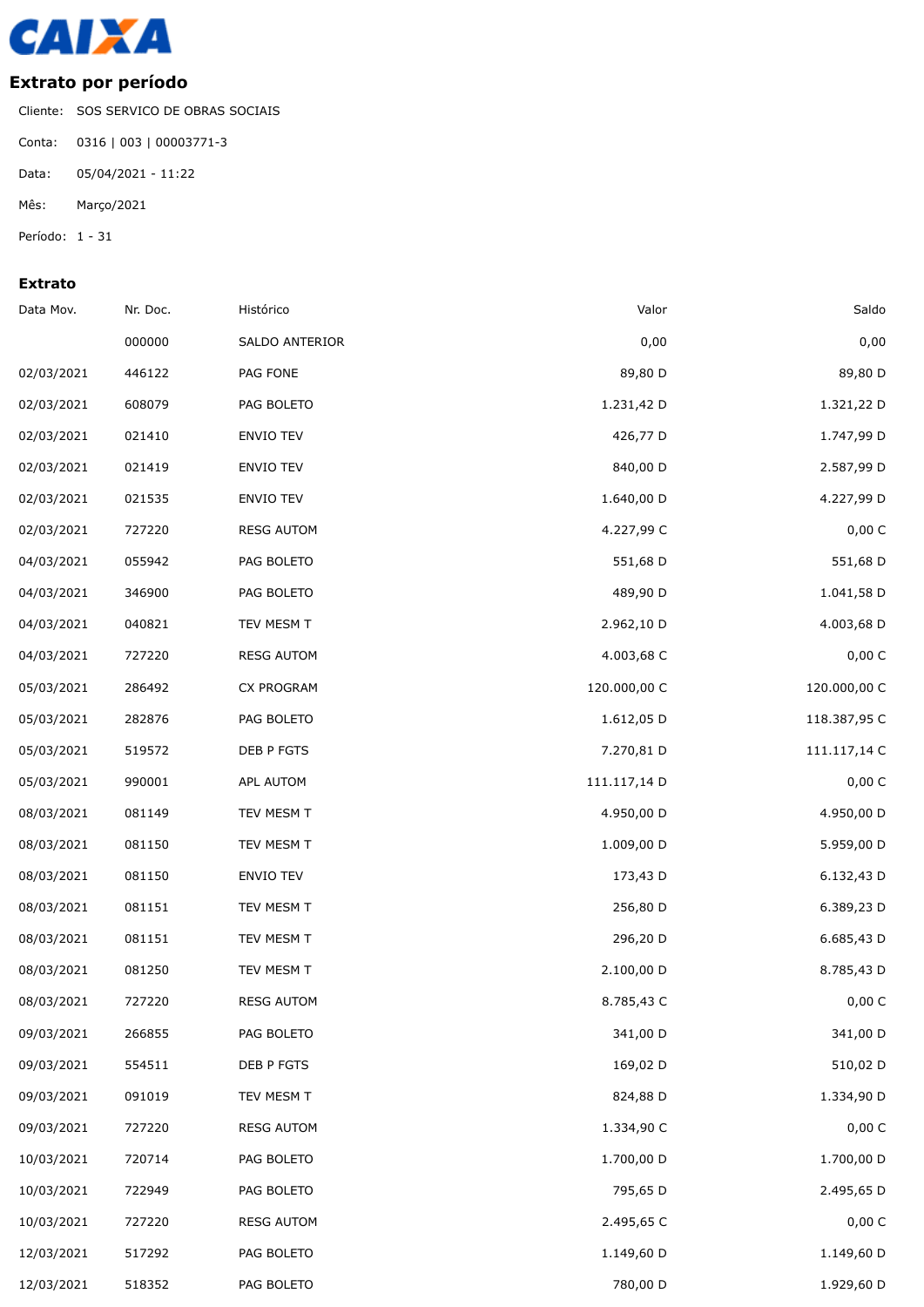| 12/03/2021 | 121338 | TEV MESM T        | 29.531,68 D | 31.461,28 D |
|------------|--------|-------------------|-------------|-------------|
| 12/03/2021 | 727220 | <b>RESG AUTOM</b> | 31.461,28 C | 0,00 C      |
| 16/03/2021 | 001656 | TEV MESM T        | 614,29 D    | 614,29 D    |
| 16/03/2021 | 001657 | TEV MESM T        | 89,20 D     | 703,49 D    |
| 16/03/2021 | 727220 | <b>RESG AUTOM</b> | 703,49 C    | 0,00 C      |
| 17/03/2021 | 171243 | TEV MESM T        | 761,68 D    | 761,68 D    |
| 17/03/2021 | 727220 | <b>RESG AUTOM</b> | 761,68 C    | 0,00 C      |
| 18/03/2021 | 089420 | PAG BOLETO        | 346,00 D    | 346,00 D    |
| 18/03/2021 | 180929 | TEV MESM T        | 480,00 D    | 826,00 D    |
| 18/03/2021 | 727220 | <b>RESG AUTOM</b> | 826,00 C    | 0,00 C      |
| 19/03/2021 | 387060 | PAG BOLETO        | 1.183,42 D  | 1.183,42 D  |
| 19/03/2021 | 019409 | TEV MESM T        | 1.467,96 D  | 2.651,38 D  |
| 19/03/2021 | 019411 | TEV MESM T        | 285,30 D    | 2.936,68 D  |
| 19/03/2021 | 019412 | TEV MESM T        | 1.778,40 D  | 4.715,08 D  |
| 19/03/2021 | 019413 | TEV MESM T        | 1.300,00 D  | 6.015,08 D  |
| 19/03/2021 | 727220 | <b>RESG AUTOM</b> | 6.015,08 C  | 0,00 C      |
| 24/03/2021 | 002354 | TEV MESM T        | 279,26 D    | 279,26 D    |
| 24/03/2021 | 002355 | TEV MESM T        | 254,70 D    | 533,96 D    |
| 24/03/2021 | 727220 | <b>RESG AUTOM</b> | 533,96 C    | 0,00 C      |
| 26/03/2021 | 547055 | DEB P FGTS        | 91,65 D     | 91,65 D     |
| 26/03/2021 | 261452 | TEV MESM T        | 1.451,16 D  | 1.542,81 D  |
| 26/03/2021 | 727220 | <b>RESG AUTOM</b> | 1.542,81 C  | 0,00 C      |
| 30/03/2021 | 033176 | PAG BOLETO        | 346,00 D    | 346,00 D    |
| 30/03/2021 | 007020 | TEV MESM T        | 967,87 D    | 1.313,87 D  |
| 30/03/2021 | 007021 | TEV MESM T        | 4.353,67 D  | 5.667,54 D  |
| 30/03/2021 | 007022 | TEV MESM T        | 1.008,22 D  | 6.675,76 D  |
| 30/03/2021 | 007023 | TEV MESM T        | 1.371,91 D  | 8.047,67 D  |
| 30/03/2021 | 007024 | TEV MESM T        | 2.528,86 D  | 10.576,53 D |
| 30/03/2021 | 007025 | TEV MESM T        | 1.365,49 D  | 11.942,02 D |
| 30/03/2021 | 007028 | TEV MESM T        | 1.421,73 D  | 13.363,75 D |
| 30/03/2021 | 007029 | TEV MESM T        | 1.637,84 D  | 15.001,59 D |
| 30/03/2021 | 007030 | TEV MESM T        | 1.318,70 D  | 16.320,29 D |
| 30/03/2021 | 007031 | TEV MESM T        | 1.953,73 D  | 18.274,02 D |
| 30/03/2021 | 007032 | TEV MESM T        | 1.214,77 D  | 19.488,79 D |
| 30/03/2021 | 007033 | TEV MESM T        | 2.567,95 D  | 22.056,74 D |
| 30/03/2021 | 007035 | TEV MESM T        | 989,98 D    | 23.046,72 D |
| 30/03/2021 | 007036 | TEV MESM T        | 1.595,38 D  | 24.642,10 D |
| 30/03/2021 | 007038 | TEV MESM T        | 481,74 D    | 25.123,84 D |
| 30/03/2021 | 007039 | TEV MESM T        | 1.613,09 D  | 26.736,93 D |
| 30/03/2021 | 007040 | TEV MESM T        | 857,02 D    | 27.593,95 D |
| 30/03/2021 | 007046 | TEV MESM T        | 856,26 D    | 28.450,21 D |
| 30/03/2021 | 007054 | TEV MESM T        | 1.213,61 D  | 29.663,82 D |